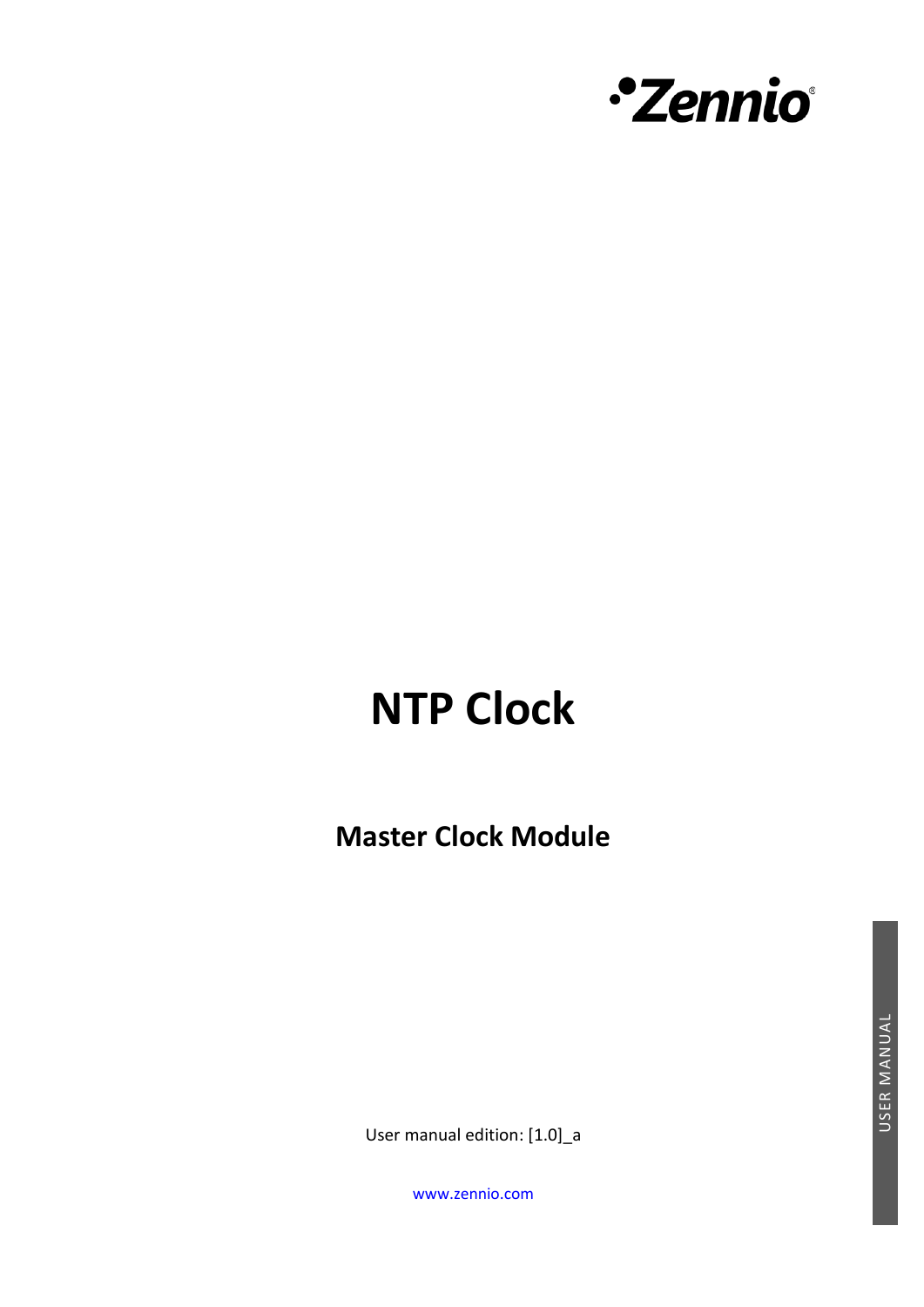# <span id="page-1-0"></span>**CONTENTS**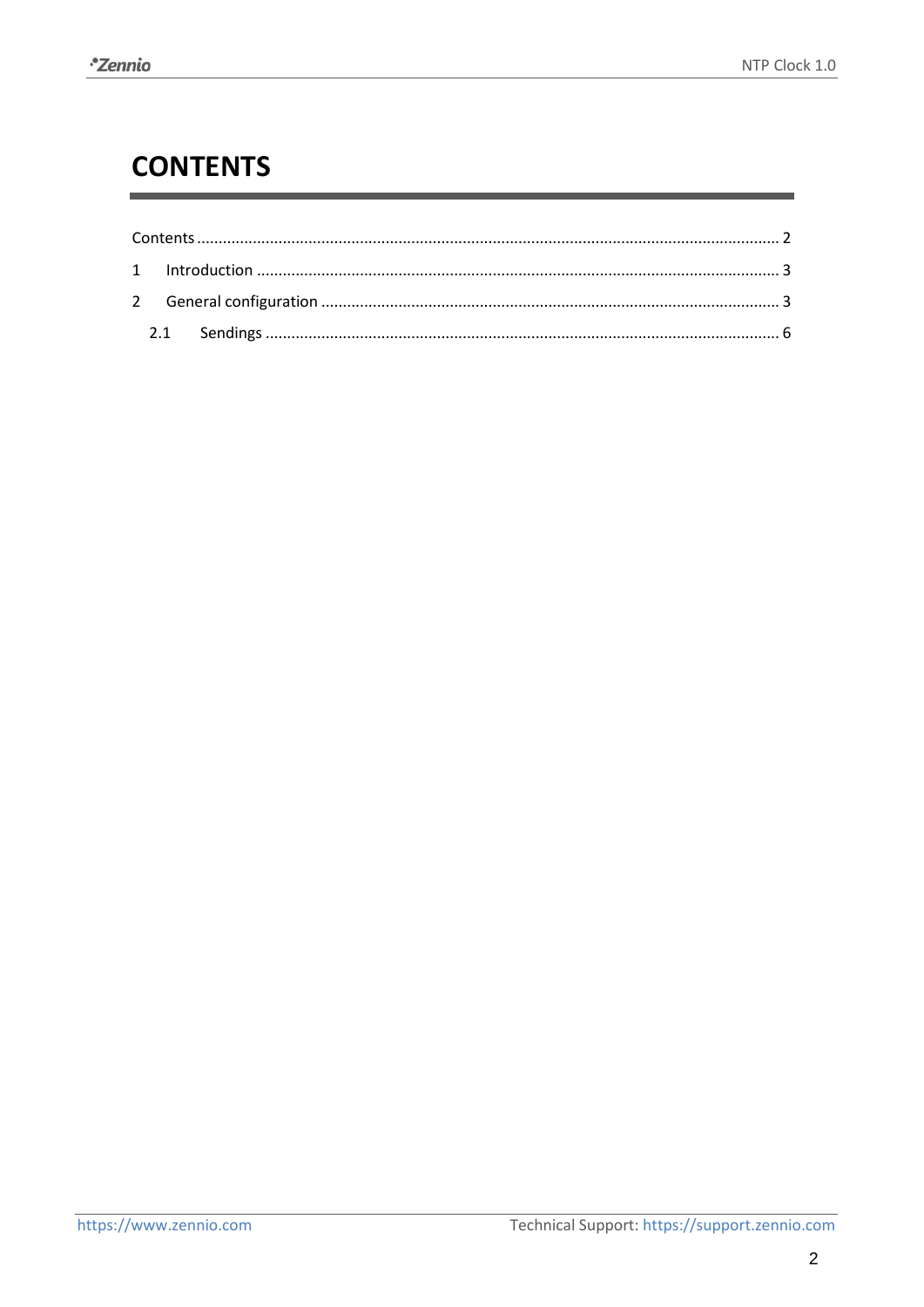## <span id="page-2-0"></span>**1 INTRODUCTION**

A variety of Zennio devices incorporate a NTP Clock module, specifically, the families ALLinBOX and KIPI. This module allows the device to be configured as the installation's master clock, sending the date and time information synchronised with the information obtained from an NTP server.

The following sections describe the parameters necessary to configure the servers and the adjustments that can be made to the obtained date and time. In addition, different date and time sending options can be set.

## <span id="page-2-1"></span>**2 GENERAL CONFIGURATION**

It would be possible to configure a list of up to two NTP servers with which to synchronize date and time information. For this purpose, the device will send requests to the first server in the list, if some error is detected, the second one configured will be used. If any of them is a valid server, no date nor hour would be obtained and therefor no object would be sent to the bus.

The local time of the device will be ruled by the configured time zone, being able to select a custom time zone with an offset in minutes with respect to the UTC time of the server.

Additionally, and since some countries contemplate the summertime change as an energy saving method, this possibility can be activated and configured.

#### **ETS PARAMETERISATION**

After enabling **Synchronize Clock Master via NTP** from the "General" tab of the product to configure, a new tab is added to the left tree, "NTP", along with two subtabs, "General Configuration" and "Sendings".

Also in the "General" tab of the device, the configuration parameters of the DNS servers are shown. It will be necessary to have valid values for the correct operation of the NTP clock, especially if the NTP server is configured as a domain, i.e. a text, since the DNS server will be consulted for the IP address of this NTP server.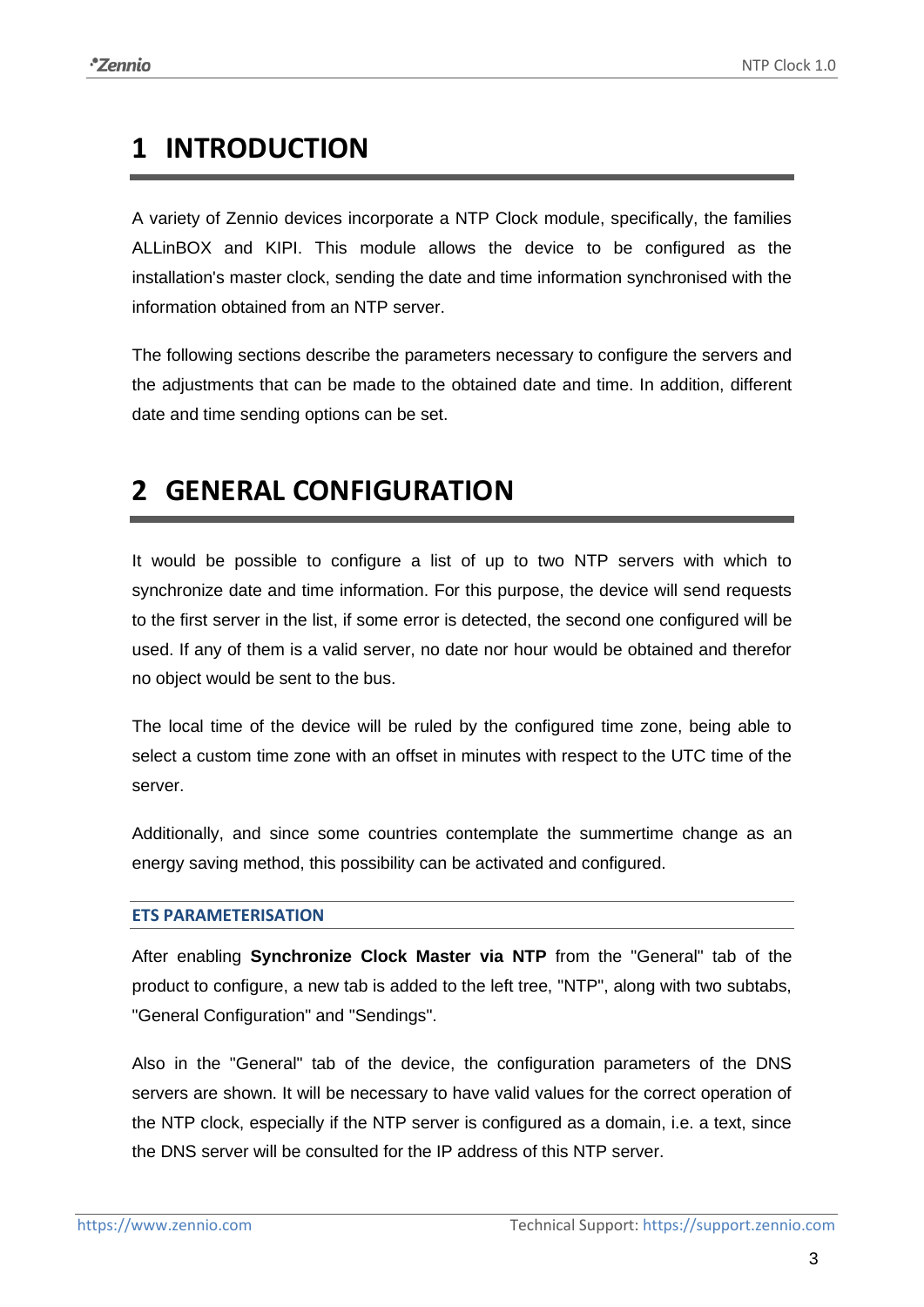- **DNS Servers Configuration:** numeric text fields to enter the IP address of two DNS servers:
	- ➢ **IP Address of DNS Server 1** and **2** [*198.162.1.1*, *198.162.1.2*].

| Synchronize Clock Master via NTP |                |  |
|----------------------------------|----------------|--|
| DNS Servers Configuration        |                |  |
| IP Address of DNS Server 1       | 192, 168, 1, 1 |  |
|                                  |                |  |

**Figure 1.** NTP General Configuration.

**Note**: *Most routers have DNS server functionality, so the router's IP, also known as the gateway, can be configured as server. Other option would be an external DNS server, for example "8.8.8.8", provided by Google.*

The "General Configuration" subtab provides the parameters for the configuration of the NTP servers and time settings.

| GENERAL                                | NTP Configuration          |                                                                             |
|----------------------------------------|----------------------------|-----------------------------------------------------------------------------|
| <b>NTP</b><br>$\overline{\phantom{a}}$ | Domain/IP of NTP Server 1  | 0.pool.ntp.org                                                              |
|                                        | Domain/IP of NTP Server 2  | 1.pool.ntp.org                                                              |
| <b>General Configuration</b>           |                            |                                                                             |
| Sendings                               | Time Zone                  | (UTC+00:00) Dublin, Edinburgh, Lisbon, London,<br>$\mathbf{v}$<br>Reykjavik |
|                                        | Daylight Saving Time (DST) | ✓                                                                           |
|                                        | Summer Time Changeover     | Europe<br>▼                                                                 |
|                                        | Send Time with Changeover  |                                                                             |

**Figure 2.** NTP General Configuration.

- **NTP Configuration:** text fields with a maximum length of 24 characters to enter the domain/IP of the two NTP servers.
	- ➢ **Domain/IP of NTP Server 1** and **2** [*0.pool.ntp.org*, *1.pool.ntp.org*].

**Note**: *An IP can be configured in this field, so that the NTP request will be made directly to the server, without querying the DNS server.*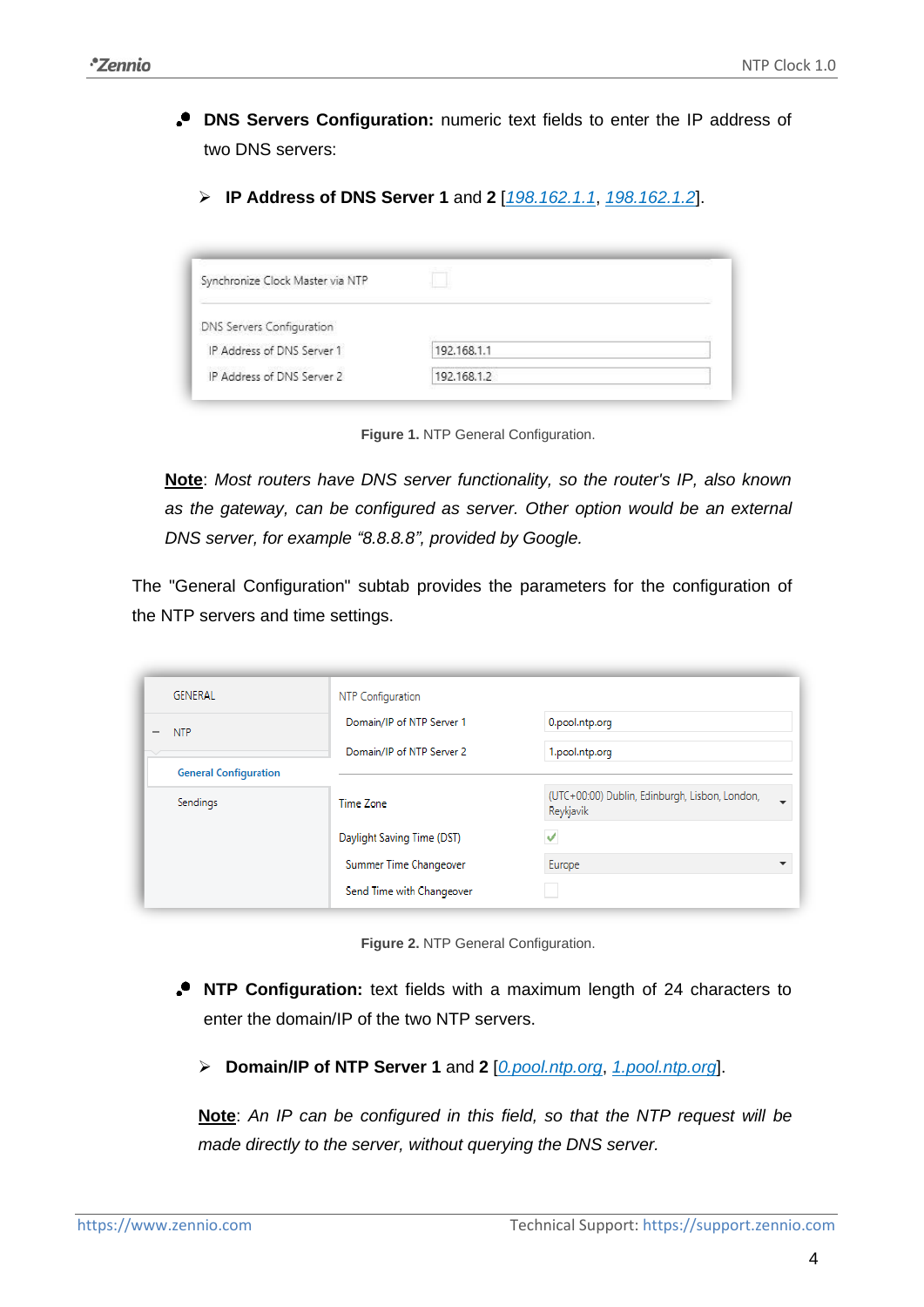- **Time Zone** [*(UTC+0000) Dublin, Edinburgh, Lisbon, London, Reykjavik* / *… / Custom*]: parameter to select the time zone according to the geographical location of the device. If "Custom" is selected, a new parameter will be displayed:
	- ➢ **Offset** [*-720…0…840*] [*x 1min*]: time difference with respect to the UTC time of the server.
- **Daylight Saving Time (DST)** [*disabled/enabled*]**:** enables the functionality to activate the summer or winter season. If this parameter is enabled, the time will be automatically updated when the summer period starts and ends. In addition, the following parameters will be displayed:
	- ➢ **Summer Time Changeover** [*Europa / USA and Canada / Custom*]: parameter to select a time changeover rule. In addition to the main ones (European or American), a customised time changeover rule can be defined:

| Daylight Saving Time (DST) |         |  |
|----------------------------|---------|--|
| Summer Time Changeover     | Custom  |  |
| Summer time from           |         |  |
| Day                        | Last    |  |
|                            | Sunday  |  |
| Month                      | March   |  |
| Local Hour                 | 02:00   |  |
| Winter time from           |         |  |
| Day                        | Last    |  |
|                            | Sunday  |  |
| Month                      | October |  |
| <b>Local Hour</b>          | 02:00   |  |

**Figure 3. Custom summer time changeover** 

➢ **Send Time with Changeover** [*disabled/enabled*]**:** enables sending of date and time objects ("**[NTP] Date**", "**[NTP] Time of Day**", "**[NTP] Date and Time**") each time a change to summer or winter time occurs.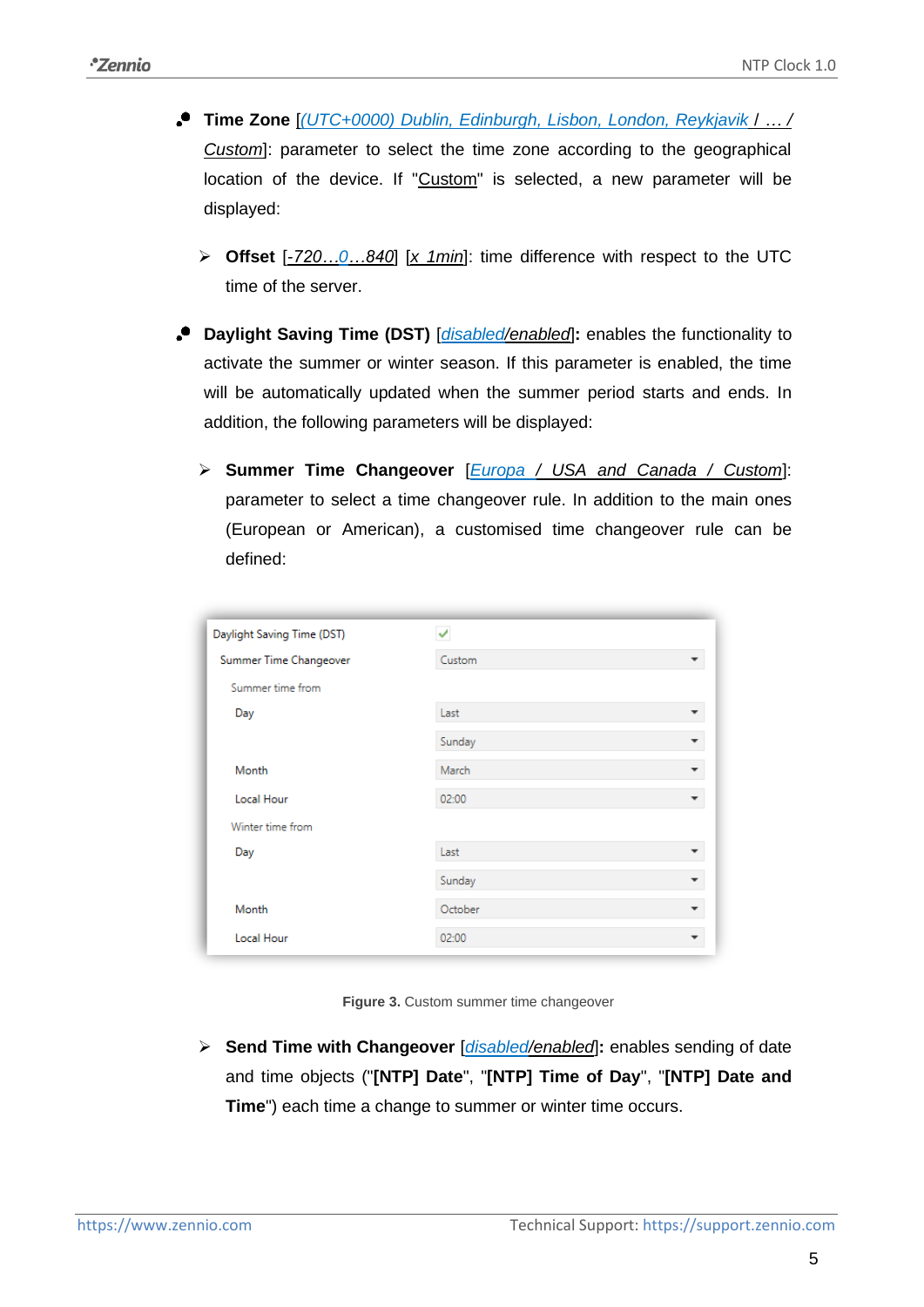### <span id="page-5-0"></span>**2.1 SENDINGS**

Another tab will be available for configure the options for sending send the date and time information after certain events: after each restart of the device, once the connection to the network has been restored, after a period of time and/or when a predetermined time has been reached.

It is important to point out that these objects will only be sent if a connection with the configured NTP server has been achieved, otherwise, the objects will not be sent and, if they are read, they will return the values to zero. On the other hand, if after connecting, the connection with the NTP server is lost, the device will keep sending until a restart is performed.

#### **ETS PARAMETERISATION**

After enabling **Synchronize Clock Master via NTP** from the "General" tab, a new tab is added to the left tree, "NTP", along with two subtabs, "General Configuration" and "Sendings".

In the "Sendings" subtab, different types of sending can be enabled for the date and time objects "**[NTP] Date**", "**[NTP] Time of Day**" and "**[NTP] Date and Time**".

| <b>GENERAL</b>                             | Send Date/Time after initial connection | $\checkmark$ |          |                          |
|--------------------------------------------|-----------------------------------------|--------------|----------|--------------------------|
| <b>NTP</b><br>$\qquad \qquad \blacksquare$ | Delay                                   | 0            |          | ዹ<br>x1s<br>$\sim$       |
|                                            | Send Date/Time after a net reconnection | $\checkmark$ |          |                          |
| General Configuration                      | Date and Time Periodical Sending        |              |          |                          |
| <b>Sendings</b>                            | Value                                   | 10           |          | $\overline{\phantom{a}}$ |
|                                            |                                         | min          |          |                          |
|                                            | <b>Fixed Time Sending</b>               |              |          |                          |
|                                            | <b>Time</b>                             | 00:00:00     | hh:mm:ss |                          |

**Figure 4.** NTP Sendings.

**Send Date/Time after initial connection** [*disabled/enabled*]**:** if enabled, date and time objects will be sent once the synchronization with NTP server is finished after a restart of the device.

Additionally, a **delay** [*0...255*] [*x 1s*] can be set for sending the objects after the connection is ended.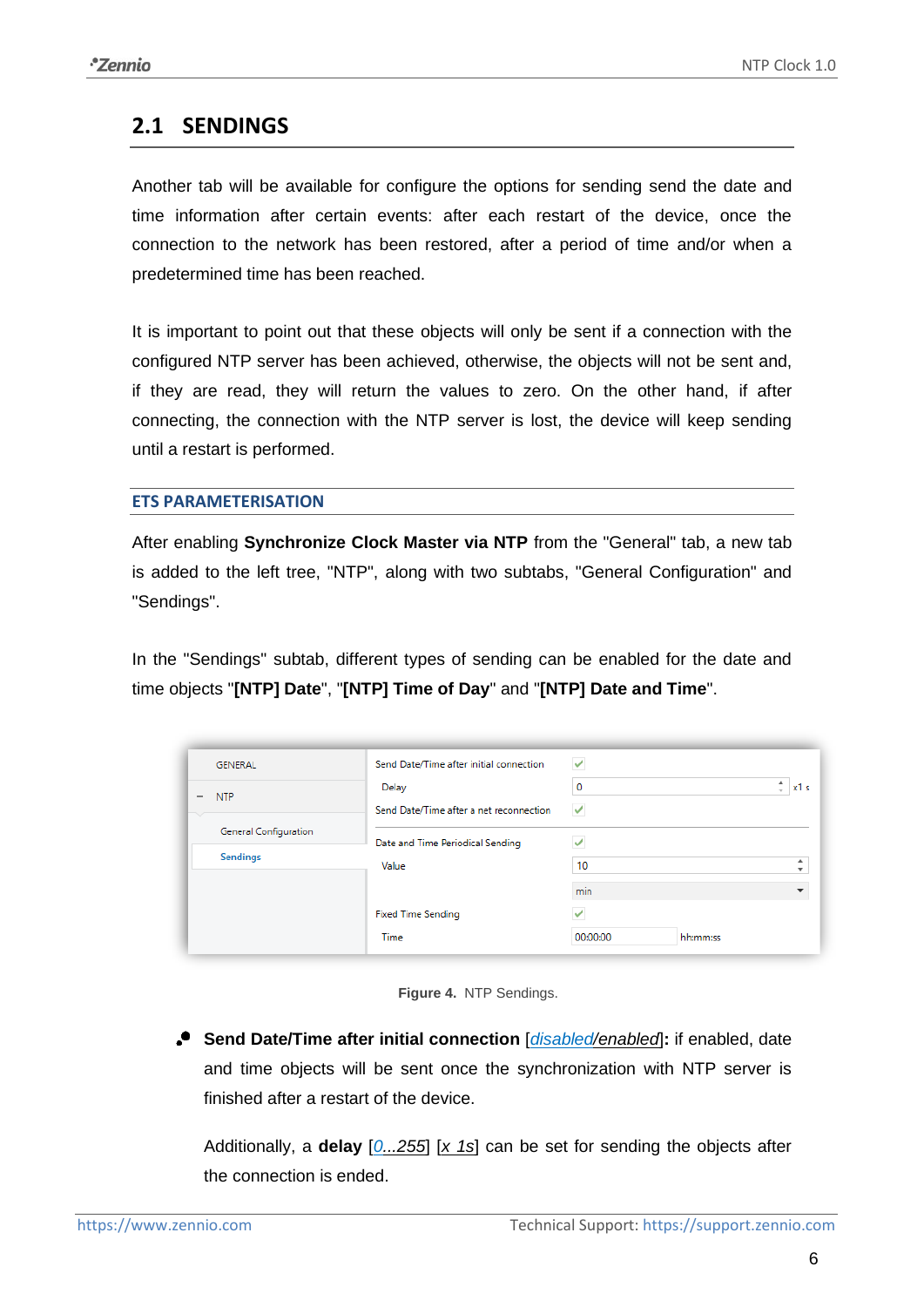- **Send Date/Time after a net reconnection** [*disabled/enabled*]: if there has been a disconnection to the NTP server, the date and time objects can be sent after reconnection.
- **Date and Time Periodical Sending** [*disabled/enabled*]**:** enables the date and time objects to be sent periodically, and the time between sending must be configured (**Value** [[*0…10…255*][*s/min*] / [*0…24*][*h*]]).
- **Fixed Time Sending** [*disabled/enabled*]**:** if enabled, the date and time will be sent daily at a specific **time** [*00:00:00...23:59:59*][*hh:mm:ss*].

In addition to the parameterized sending, the arrival of the value '1' through the object "**[NTP] Sending request**" will trigger the sending of date and time.